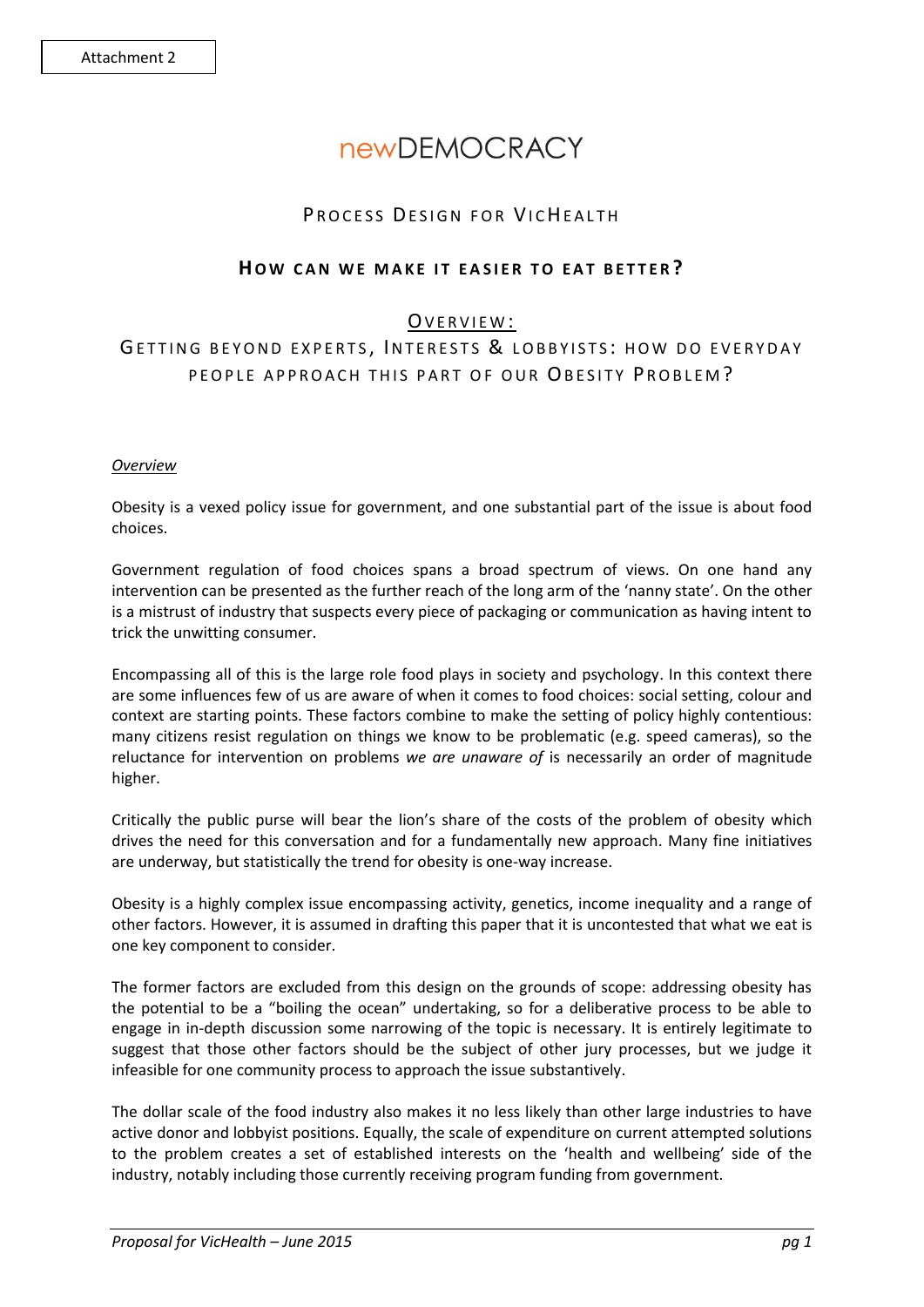As with many issues, government involvement in regulating food choices is a policy area where all courses of action are open to criticism and mistrust. There is no step a Minister or government can take which will meet with anything other than a divided reaction. Notably, this process will endeavour to broaden those listening to a Citizens Jury from a single Minister or voice of government to a group of major interests spanning the food sector: this is an exercise in sharing a potentially contentious public decision.

# *Background and Context*

It is anticipated that within Victoria by 2025 more than three quarters of the population will be overweight or obese.

The Victorian Government operates a range of prevention activities yet is confronted by the fact that the problem continues to worsen and different approaches are therefore needed. This is complemented by industry initiatives, voluntary programs such as the health star rating system and the activities of a significant NGO sector as well as investments by local government. While they have an impact, the trend continues in the wrong direction.

Obesity may be considered a negative for the people concerned from a social point of view (their lives are likely a little harder in terms of mobility, health, self-care and longevity) and also a cost point of view (obesity in average terms leading to higher health costs).

The Victorian Health Promotion Foundation (VicHealth) is seeking to generate new thinking about what the community thinks would be acceptable, appropriate and effective to secure a change in direction for the obesity trend. **In simple terms, VicHealth wishes to give a random sample of everyday citizens a 'journey of discovery' about their food choices, allow any interested party to also present their view and then allow citizens to make their own decisions about it and how they would like government, industry and community to respond.**

# *Project Objective*

The objective of this deliberative process is to provide a **Steering Group** of sector leaders with a clear and actionable set of recommendations. This will convey those actions which a randomly drawn group of citizens who have deliberated on the issue see as reasonable.

The Steering Group should ideally include elected representatives, industry leaders and subject matter advocates. Its purpose is twofold: to bring to the table all those whom the community would like to present requests to, and to bring into the intimacies and intricacies of planning any of those who may be tempted to see the process as being staged for a pre-ordained result. Citizen jury processes are designed to be very hard to manipulate: the best way to convey this point is by giving a steering group the closest possible vantage point to observe all parts of the process.

The project aims to drive a dramatic change in policy, not an incremental one. The aspirational objective is that these citizens provide radically new thinking as to how the issue should be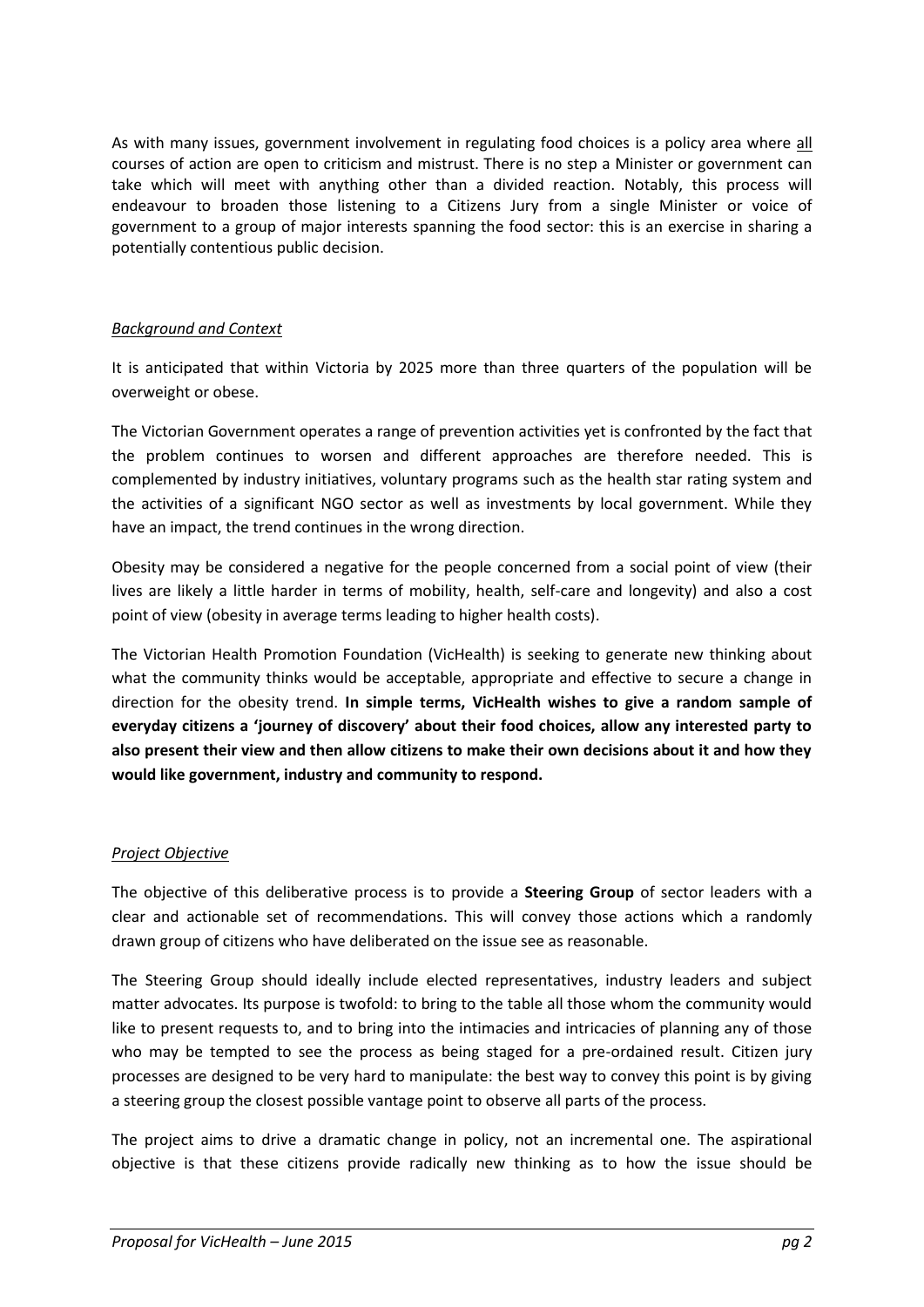approached. We know there are health advocate positions and industry positions: if the everyday person's view, as captured by this process, is radically different then how do all interested parties act on that?

The project aims to get beyond vox pop kneejerk responses and elicit both a considered view, and one which represents a common ground position emerging from a cross section of citizens. The focus on common ground is critical as it aims to be the means by which the options open for consideration are less subject to single specific interests arguing a narrow oppositional point.

As with all jury-style processes, the implicit related objective is to design a process with sufficient rigour as to withstand (understandable) sceptical scrutiny: one which visibly cannot be influenced by a politician, an interest group or financial interest.

Transparency of method is one part of this: the design itself must be shared prior to the commencement of the jury deliberations – and we conduct explanatory sessions of the methodology to every possible active stakeholder known to VicHealth who holds an interest in the topic.

Equally, the role of newDemocracy Foundation as non-partisan operators with no interest in the issue nor even further work with the agency must be emphasised. Citizens have grown wary of consultants and experts delivering the result which government pays for in order to earn further work. The Foundation's own brutal self-interest – *to prove that citizens can solve problems for themselves if given the scope to do so* – should be openly shared.

It should be noted that deliberative processes do not attempt to turn citizens into subject matter experts, in much the same way that criminal trials do not turn them into forensic experts. Our task in this case is made easier as it revolves around tastes, preferences and lifestyles where personal knowledge is very relevant. The panel's task is to provide the Steering Group with **clarity of intent** regarding what the community view as what they can live with as interventions which help them make better food choices so as to reduce the rate of obesity in Victoria.

Where the Government, industry and other stakeholders assess that recommendations made by the jury are of merit and supported by evidence then they should consider they are empowered to act.

# *About The newDemocracy Foundation*

The newDemocracy Foundation is a not-for-profit research group, with a particular focus on best practice citizen engagement and innovations in democratic structures. newDemocracy Foundation believes that many consultation processes consist of feedback forum events largely attended by interest groups and hyper-interested individuals.

Such processes do not result in communities feeling they have had a say. In contrast, newDemocracy Foundation's proposal is to provide a jury-style process which enables a more representative section of the community to deliberate and find a consensus response. By combining the three elements of random selection, the provision of time and access to all information, and independently facilitated forums for dialogue, a much more robust and publicly trusted outcome can be obtained which can assist governments in achieving public acceptance of hard tradeoffs.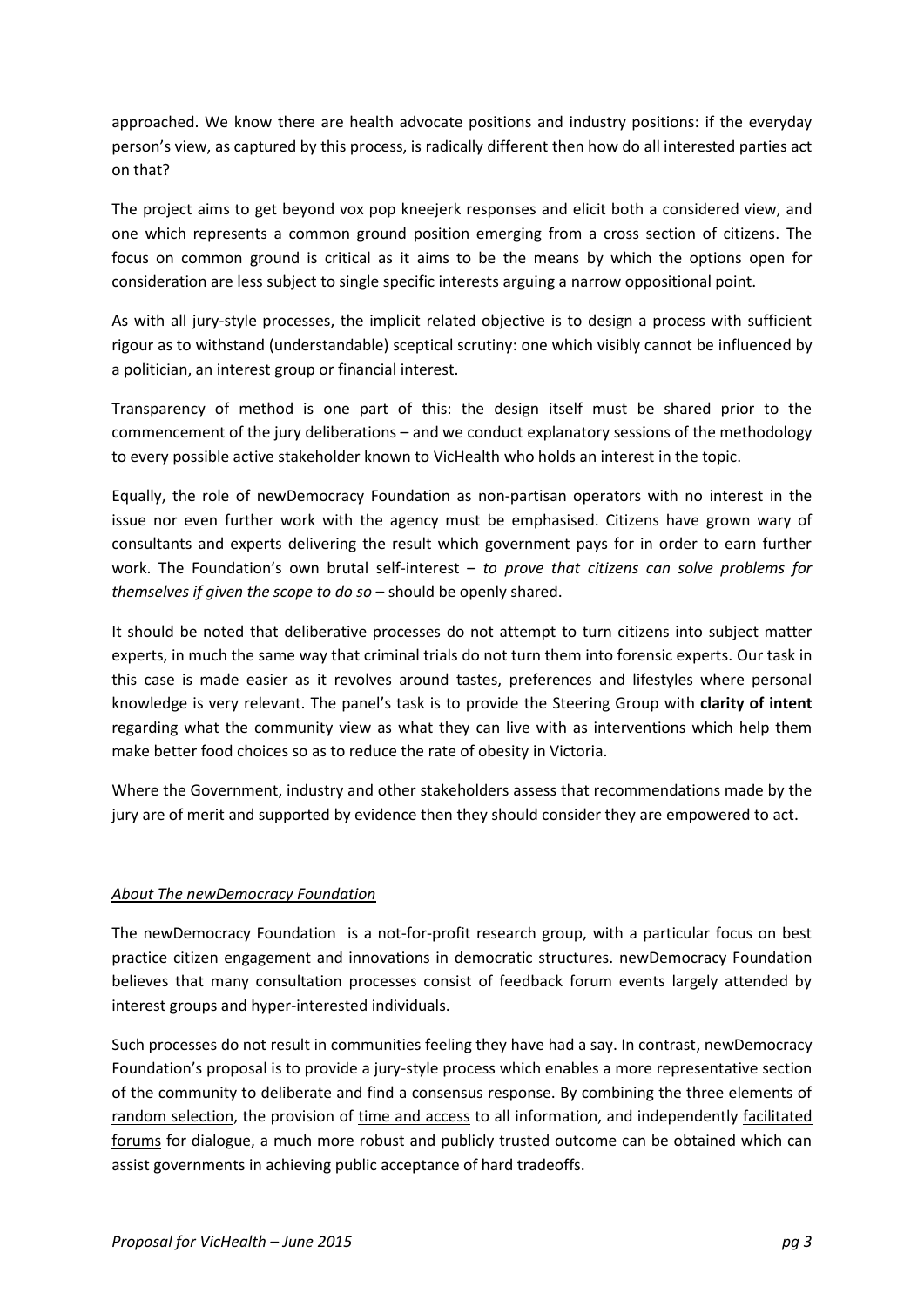The newDemocracy Foundation provides design frameworks for public deliberation and overall innovation in democratic models. **Our research and advocacy is focussed on identifying less adversarial, more deliberative and more inclusive public decision-making processes**. Our services are provided on a cost recovery basis - consistent with our structure as a not-for-profit research Foundation, with services provided pro bono on occasion. We are not a think tank and hold no policy views. We also commission independent third-party research which occurs in parallel to the process in order to ensure robustness and to capture the potential for improvements to existing democratic processes.

#### *Rationale: Growing Trust through Public Accountability and Transparency*

The newDemocracy Foundation contends that if the public was told that 100 of their fellow citizens had reached consensus around a given solution after studying detailed information and hearing from subject-matter experts of their own choosing, then the community is more likely to trust this process over the announcement of the *exact same outcomes* delivered by a Premier, a Minister, a Mayor, or an individual expert. Public trust in government has declined and we respond to this.

In a murder trial, public trust is placed in a jury's verdict, without looking at each piece of evidence, because a trusted group of citizens was given sufficient time and access to information – and was free from outside influences (or even the perception of such influences). There is ample research evidence that supports that this same model can be applied to public decisions in general. More than 1100 case studies have shown that, by giving a representative panel time and information upon which to deliberate, stronger public engagement is achieved – as well as higher quality decisions (Diversity Theorum).

It should be noted that traditional models of community engagement do not contribute substantially to acceptance of the final decision: those with a specific interest and the loudest voices tend to dominate – one wins, others lose. The newDemocracy Foundation will encourage all these interest groups to make their cases to the jury so that these views are heard without having a disproportionate influence.

The trust objective is to be further pursued through the appointment of a Steering Group to oversee the design and operation of the process. It is suggested that invitation be issued to the following people, who in the event they are unavailable will be offered the chance to name a nominee:

- $\checkmark$  VicHealth CFO
- $\checkmark$  The Premier's nominee or a nominee of the Minister.
- $\checkmark$  bi-partisan oversight from a VicHealth Parliamentary Board member (tbd)
- $\checkmark$  Coles Supermarkets as a supermarket industry representative
- $\checkmark$  Australian Food & Grocery Council
- $\checkmark$  AMA/ health professional representative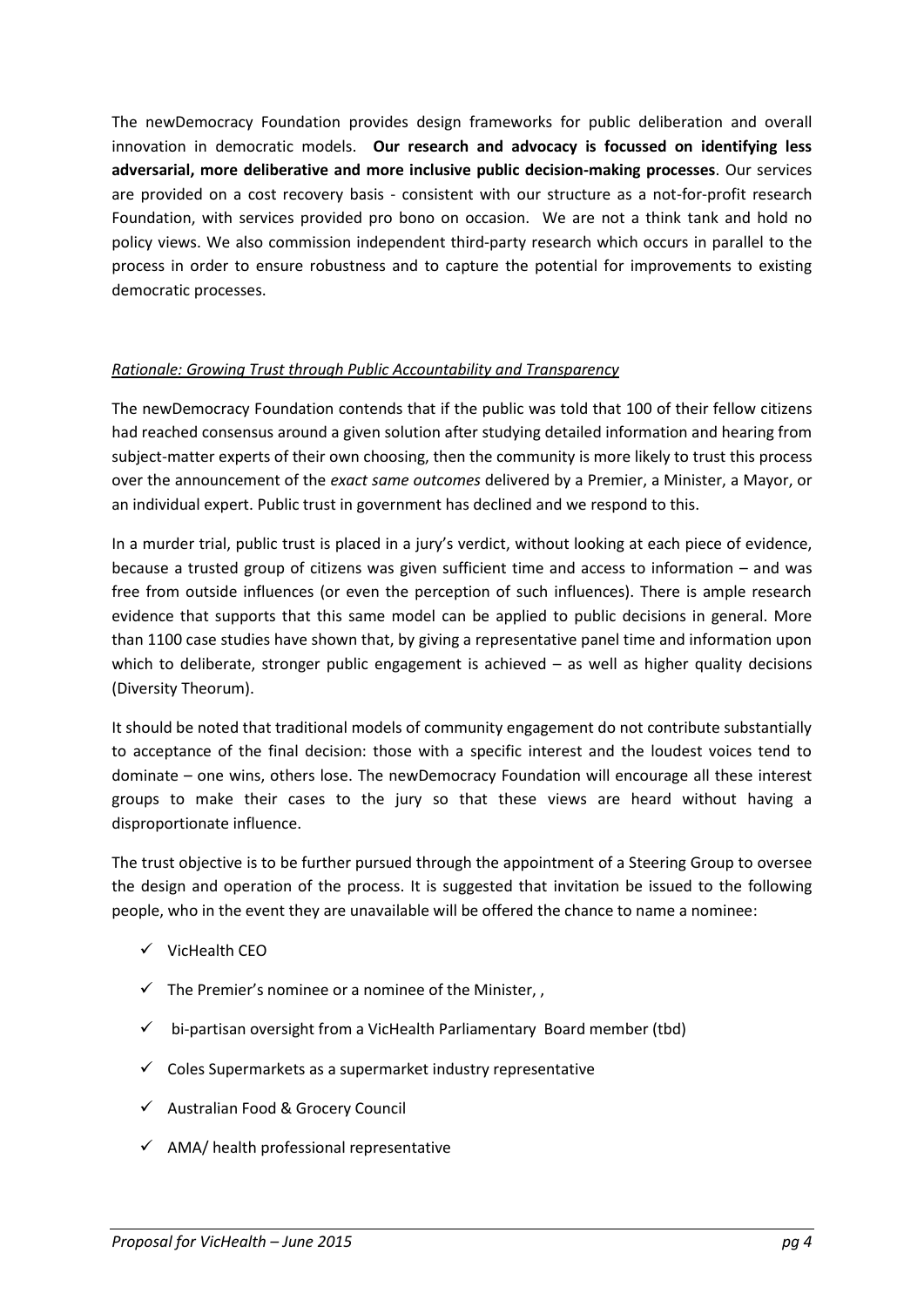- $\checkmark$  Consumer group representation
- $\checkmark$  Academic representative with background in nutrition and research
- $\checkmark$  Obesity Policy Coalition group (or similar)
- $\checkmark$  Representative of disadvantaged, low income populations (charity sector)
- $\checkmark$  McDonalds as convenience food industry representative
- $\checkmark$  Australian Beverages Council as beverage industry representative
- $\checkmark$  National sporting organisation CEO representing sponsorship in sport

The Steering Group will be given the chance to interrogate the methodology, recommend changes, add to the baseline materials, have access to the online discussion and are encouraged to attend inperson for the duration of the weekend when the Jury meet.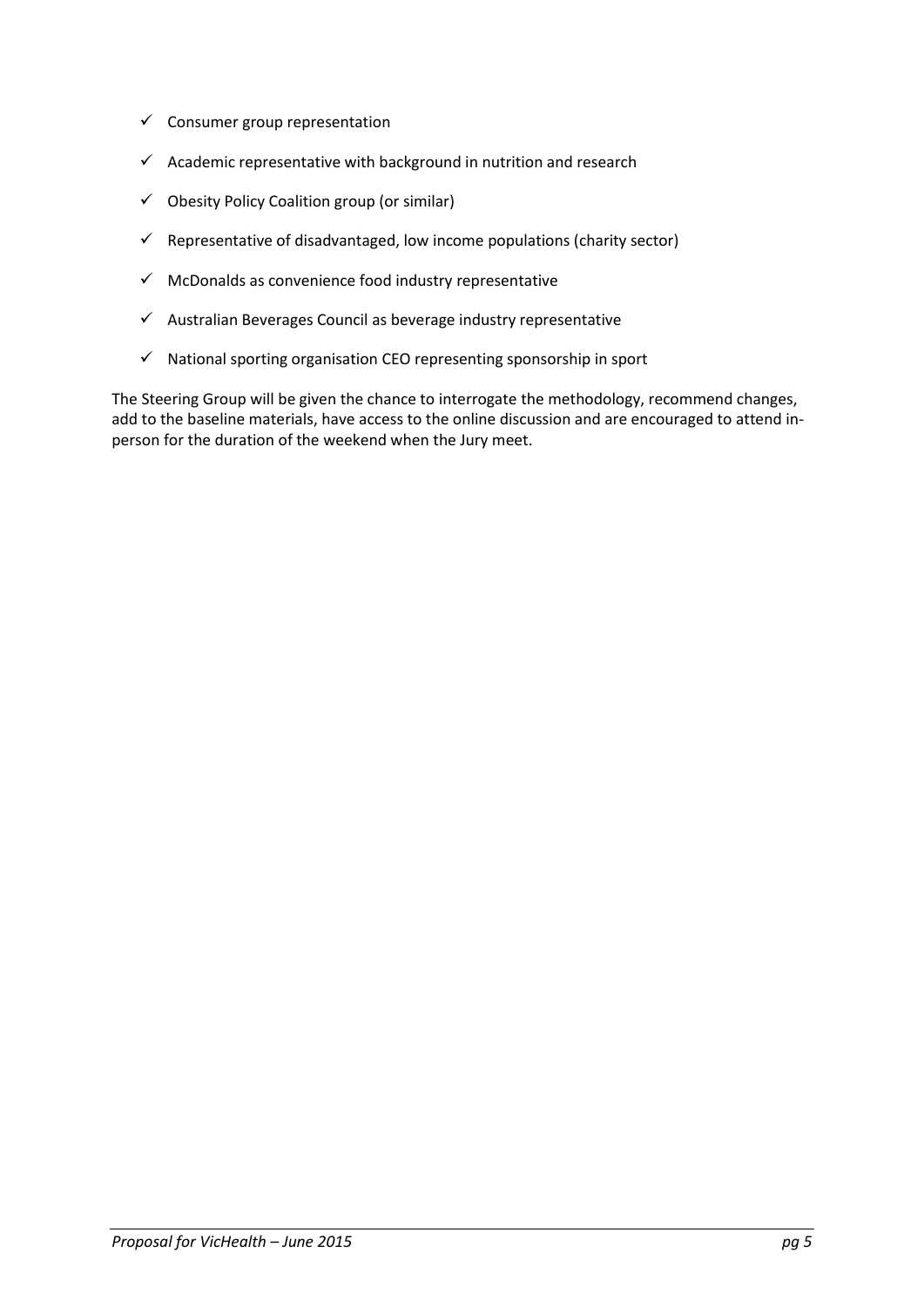# *Methodology*

This process is best summarised as comprising three stages.



It is proposed that a **Citizens' Jury on Obesity** of *approximately* **100 participants** will be convened for one weekend after spending six weeks working together online to read about the issue and start an ideas generation process. The six weeks will be split between three weeks of background reading and highlighting of pertinent facts (and questions arising from what they learn), and three weeks of early deliberation to start to explore the views of others.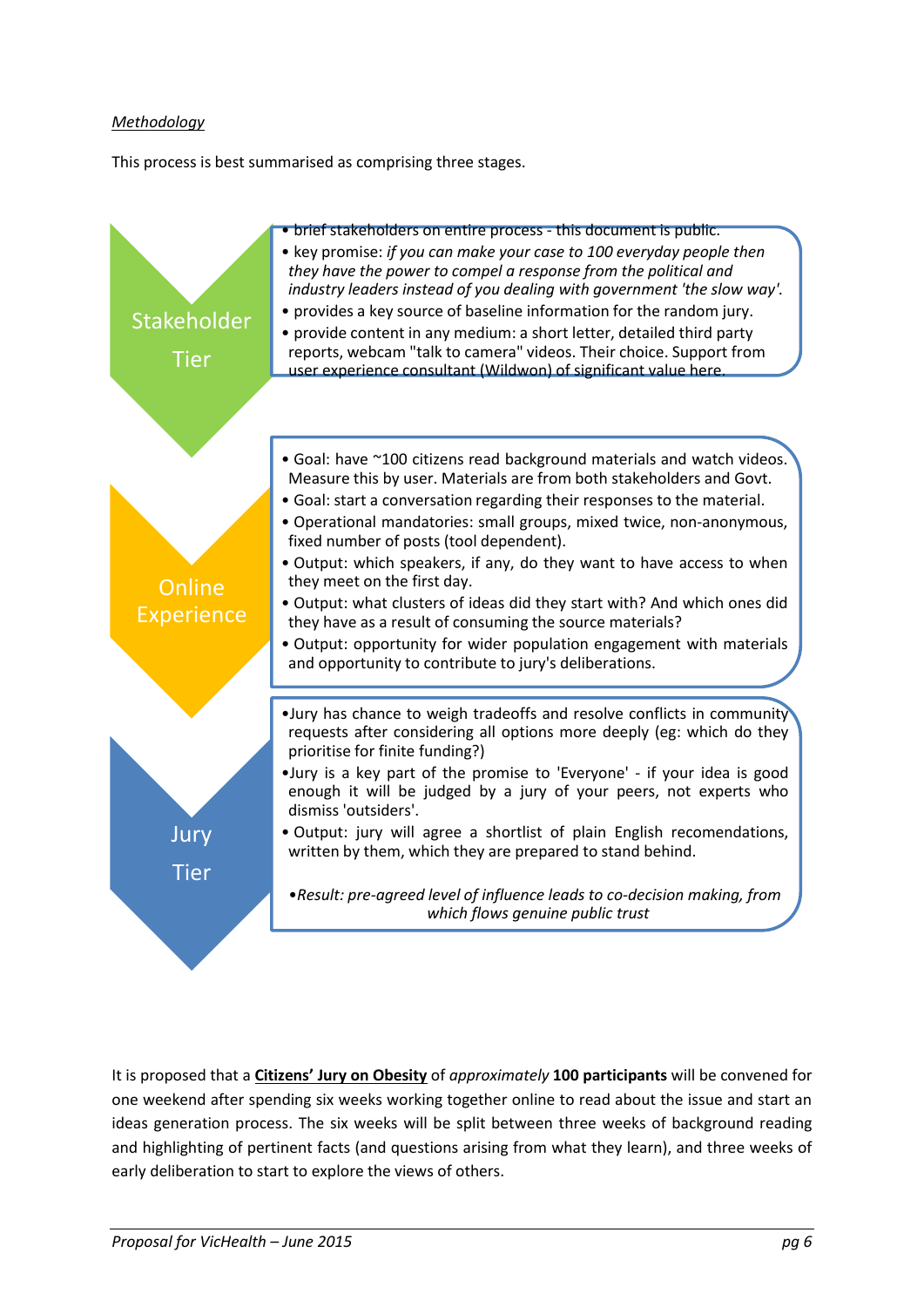Deliberative processes around the world have been extensively adapted and localised. newDemocracy Foundation's previous projects have tended toward smaller numbers with considerably greater amounts of time for in-person meetings (5-6 days spread across three months). This is a conscious decision to experiment with that format to see if the "people like me" descriptive (visual) representativeness can be enhanced through the combination of greater numbers and a reduced time commitment. It is understood the challenge will be to maintain the depth of inquiry and consideration found in other jury processes where the recommendations which emerge clearly highlight the citizens have achieved a strong familiarity with a range of reference materials. As a research foundation, this is a trial worth pursuing and we appreciate that VicHealth understand this point.

The process will trial greater than usual engagement and discourse online. User frustration with online processes generally revolves around a small core of active users becoming disenchanted with a high volume of citizens who appear far less engaged (in practice they may be reading and reflecting rather than posting comments). Building a compelling participant experience with appropriately set expectations, obligations and rules of engagement is a critical success factor in delivering this effectively.

The Citizen's Jury will have 15 hours together in person and we will explicitly ask participants for around 7-8 hours of reading and discussion time online. This is an aspiration and will prove challenging to secure, so for the first time -

- $\checkmark$  we will be explicitly detailing this requirement in the invitation.
- $\checkmark$  we will link this to the per diem payment being made.
- $\checkmark$  we will over-recruit in the initial sample and allow for a percentage of entirely disengaged non-participants to be removed before the in-person component (while maintaining the statistical mix of the stratified group). The 'lightly engaged' who only do part of the task will continue.
- $\checkmark$  we will operate a tool which closely measures reading and participation.
- $\checkmark$  We will factor in incentives, completion reminders and equalisation of participation measures (e.g.: no more than three posts per week).
- $\checkmark$  All forums will be non-anonymous.
- $\checkmark$  We will break the large mass of participants into smaller 10-15 person working groups and mix them into new groups for each new task to avoid factionalisation.
- $\checkmark$  Consider scheduling set times for online participation to encourage wider use (users to be clustered by time availability).
- $\checkmark$  We will factor in simple, engaging tasks (as provided by the Behavioural Insights Team) which enhance enjoyment and connection to the process: this may include feedback on grocery bills, the healthiness of your fridge or a simple insight into the juror's lifestyle.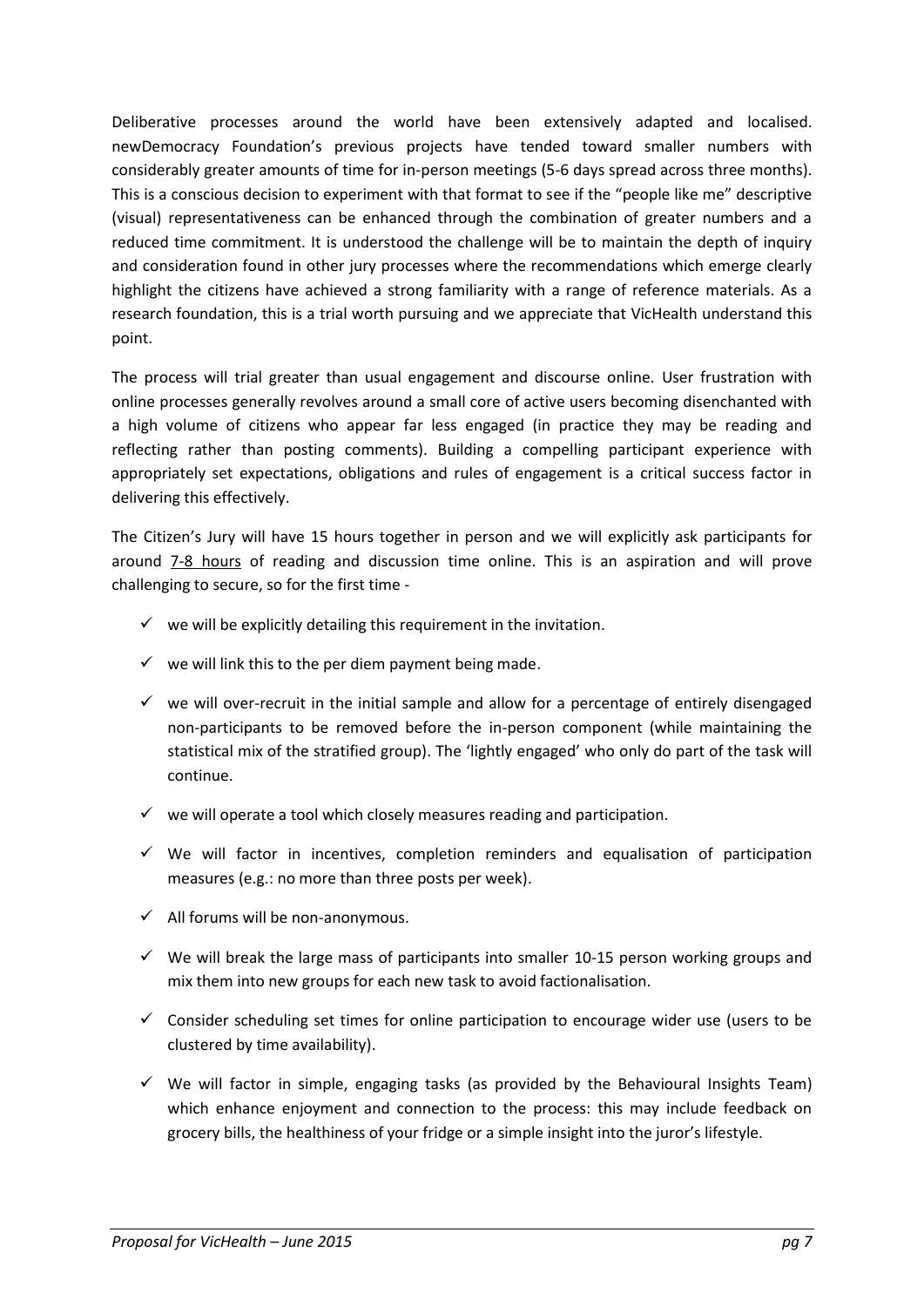The participant count is slightly fluid to allow for the statistical profile match to the Census to be maintained even if there is a shortfall in a single category. **This is a large number to recruit, with the goal being to get representation from as many possible communities, professions, lifestyle groups and demographics as possible.** The more citizens can identify with an individual participant and see "people like me" making a decision rather than government "telling them what to do" the greater the chance of success both in enabling a decision and in having the wider community amenable to its content.

There is negligible statistical impact (in confidence level and confidence interval) on representation within that range. It is notable that recent research from Princeton on the 'wisdom of crowds' highlights the greater capacity of small groups rather than large in complex situations (read more: <http://rspb.royalsocietypublishing.org/content/281/1784/20133305> )

Scheduling is a subjective decision: there are pros and cons to scheduling a single 'intensive' weekend as well to separating the two in-person days by a fortnight. In this instance we see there is a greater continuity advantage to scheduling this for a single weekend, with the tipping point being that we save time needing to refamiliarise the jury with the previous discussions. The need for overnight accommodation for a small portion of participants is noted in the budget.

The participant number is designed to be sufficiently large to achieve the goals of descriptive representation: does a diverse community look at the panel and see "people like me" involved in the decision, which newDemocracy Foundation suggests occurs insufficiently in our parliaments.

In order to achieve a descriptively representative sample, newDemocracy Foundation has considered a range of stratification options. Our recommendation is to proceed with only basic variables (age, gender) and leave it to the statistical benefit of randomisation and probability to deliver people across a range of professions, lifestyles, sizes, fitness orientations, ethnic and cultural backgrounds etc. The household type variable (owner occupier or tenant) is used as a surrogate indicator of income and education which may otherwise prove unlikely to be accurately disclosed. It is also being considered that a registration question concerning personal engagement to food is necessary to ensure a diversity of views toward food is present in the room: (Suggested qualifying question is a 7 point scale from Strongly Agree to Strongly Disagree on the question: *"I pay a lot of attention to what I eat and value information and guidance when I buy food."*).

Central to the methodology is the use of a range of engaging online exercises. Online is not traditionally a deliberative space, and we will approach this cautiously and in two separate steps (alternative provisions being made for the highly variable second step). The first stage (predeliberation) is to elicit key points from the jurors from their readings and will naturally intersect with their own life experiences. This will evolve into an advanced discussion and generation of a range of ideas.

As a second step we will enable the group to deliberate online. Online environments are not noted for the preponderance of people having reasoned discussions and listening to others' views before changing their own, and the tools to attempt this are still comparatively young. To the extent that we can advance the discussion we will see more deeply-considered, nuanced and detailed recommendations emerge from the in-person weekend. Should the group tend toward entrenched positions too soon rather than exploring the views and perspectives of others we will change the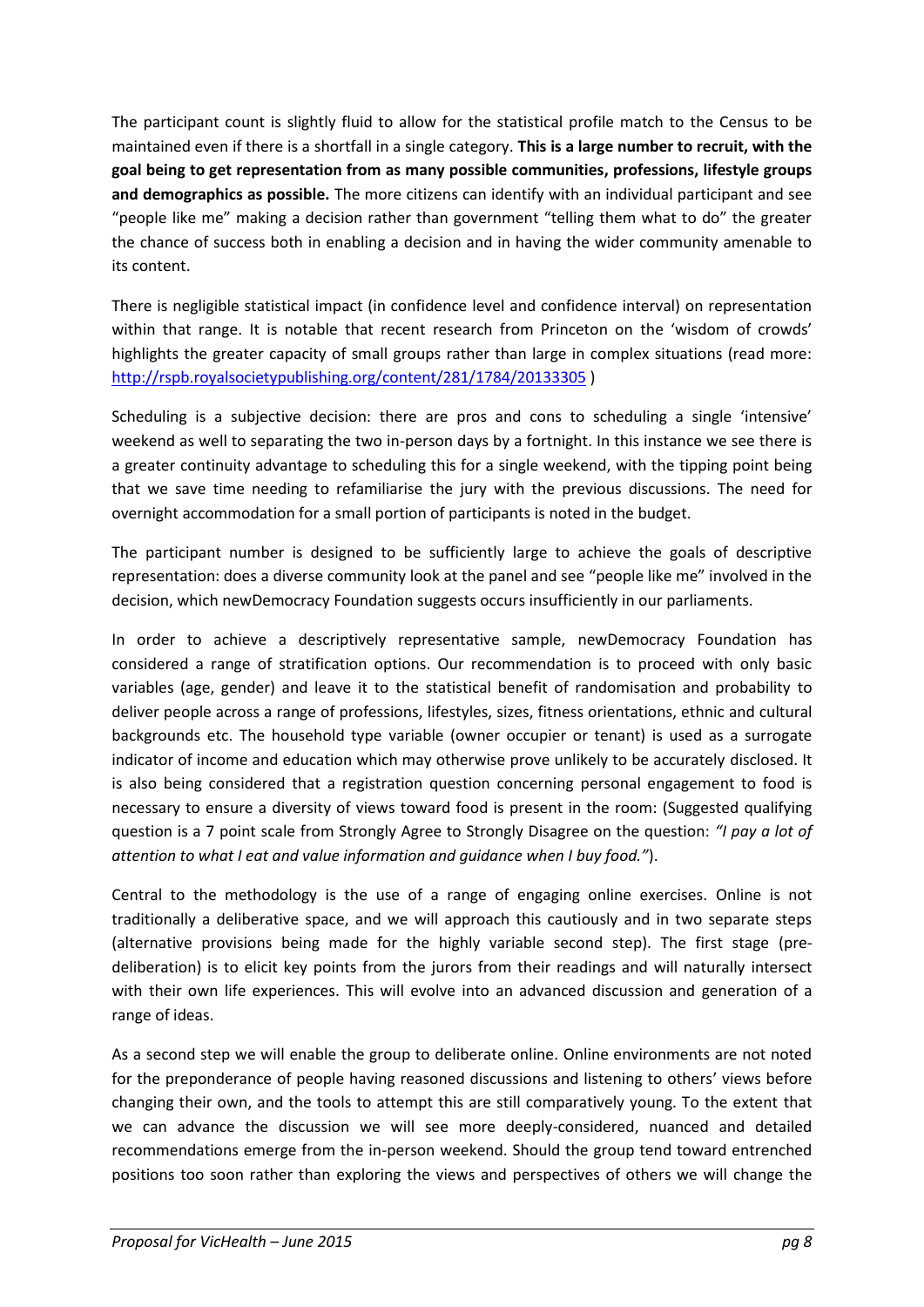focus of the online discussion and focus the deliberative component solely on the 15 hours in the room.

The jury can be complemented by any traditional engagement techniques (surveys, websites, forums, interviews, Advisory Committees, etc.) which VicHealth prefers or is already undertaking. This builds on the history and knowledge found in the actively-engaged community. Any additional materials can simply be provided as part of the library of materials made available to the jury.

The stakeholder tier which underpins the jury session will commence with an earlier session of stakeholders and interest groups *spanning the full spectrum of views* to allow them to be briefed on detail on the process and interrogate our methodology (and neutrality): this is essential to building confidence in the process. It is proposed that this group would be given the opportunity to prepare written/ video materials for the citizens' jury **and** to work together to agree on a number of the panel of experts the jurors should be exposed to in one session. This is designed to address the obvious, simple criticism *"if you haven't heard from person X, how can the process be well informed?"*

In addition to the process above, the successful facilitator will be strongly encouraged to include a specific Speed Dialogue session to open the in-person jury process. This allows for a range of experts and community voices to present on the topic and engage in Q&A in an 8-10 person conversational setting. The use of speed dialogue (small groups rotating among all participants for ~5-8 minutes each) encourages the sharing of a wide range of perspectives and experiences and a high volume of panellist questioning which accelerates their learning and understanding.

# *Selection of Participants*

Random selection is the key tool used to identify participants as a means of securing a descriptively representative sample of the community. Stratification will be used to ensure a mix (matched to Census data) by the variables described above. This is not claimed as a "perfect" method, but it delivers a more representative sample than any other community process.

In a comparatively small sample, the wider community will clearly see "people like me" in a sample drawn evenly in this way. Descriptively, we will secure people from all walks of life.

Recipients of the invitation will be invited to register electronically with newDemocracy Foundation to indicate that they are available for the final selection. Based on those available, a second round stratified random draw is then conducted which seeks to randomly match to the stratification detail set out above.

The response list is then checked against the original invitation list. newDemocracy Foundation has previously used unique security codes on each invitation to prevent the invitations being passed on (defeating the random element), but in practice the simple measure of automatically ensuring addresses registered match to one where we sent an invitation has proven sufficient – it is very easy to call to confirm a registration and ask where they received it if we can see we didn't post one. (We make these calls as occasionally a business owner will receive one at a work address and register from a home address.)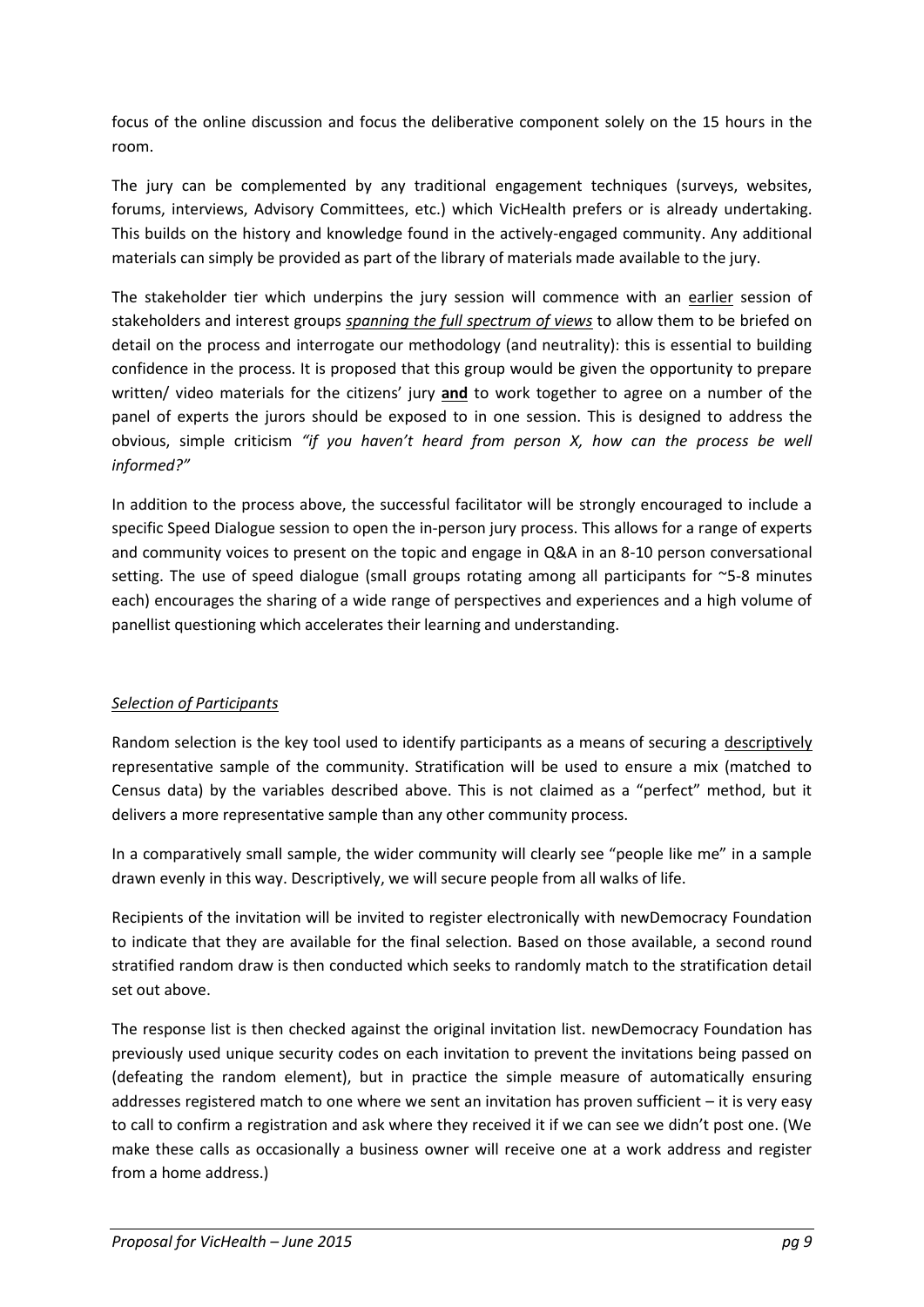Just as in juries payment of per diems is strongly advised so as to avoid excluding participants who may find this a hardship. It also provides an incentive for ongoing engagement in the early stage online.

Invitations for the Citizens Jury would be issued predominantly electronically (some print) to at least 20,000 addresses, drawn from samples of:

- a. the VoteCompass database (570,000+ of 1.2m participants opted in to participate in events related to public policy).
- b. two student databases to maximise reach to 18-24 age groups.
- c. databases targeting those where lifestyle profiles (eating, exercise, body type) are a known variable.
- d. land titles information (print invitation address source).
- e. a media partner drawing on a visible and "uncheatable" random seed such as recent Lotto numbers: any newspaper reader having the first 2 digit Lotto number drawn appearing in the final 6 digits of their phone number would be invited to register electronically and enter the second round draw. The Foundation is keen to test the appeal of this method and the extent to which citizens gain a greater appreciation of random selection in contrast to having the most insistent voices involved.

Invitations will clearly note that a payment will be made for time, and that meals are provided for the weekend session.

Invitations will emphasise the role of the Steering Group and the buy-in of elected representatives, health advocates and industry to emphasise to potential participants the likely importance and impact of their involvement in the task. We emphasise the newDemocracy Foundation name to note the independence of a selection process which is outside the control of government. They will explain the process and ask the recipient to decide to confirm availability for selection in the Citizen's Jury *(5% response rate targeted).*

From the positive responses, a sample is drawn electronically based on the pre-agreed stratification goals referred to above. The aim is to achieve a group descriptively representative of the community even if one subset of the community responds disproportionately to the initial invitation. The key measure of success is partly subjective: do parliamentarians, the local community and the media see a group that looks like who they see in their daily lives?

The sample drawn is contacted by email seeking a confirmation in writing from the participant, and newDemocracy Foundation also contacts each participant twice by phone prior to the first meeting to build a personal commitment to participating: once underway we can't backfill for non-attendees so those selected need to feel sufficiently engaged to attend on the first day regardless of other circumstances.

*Preparation and Information Process*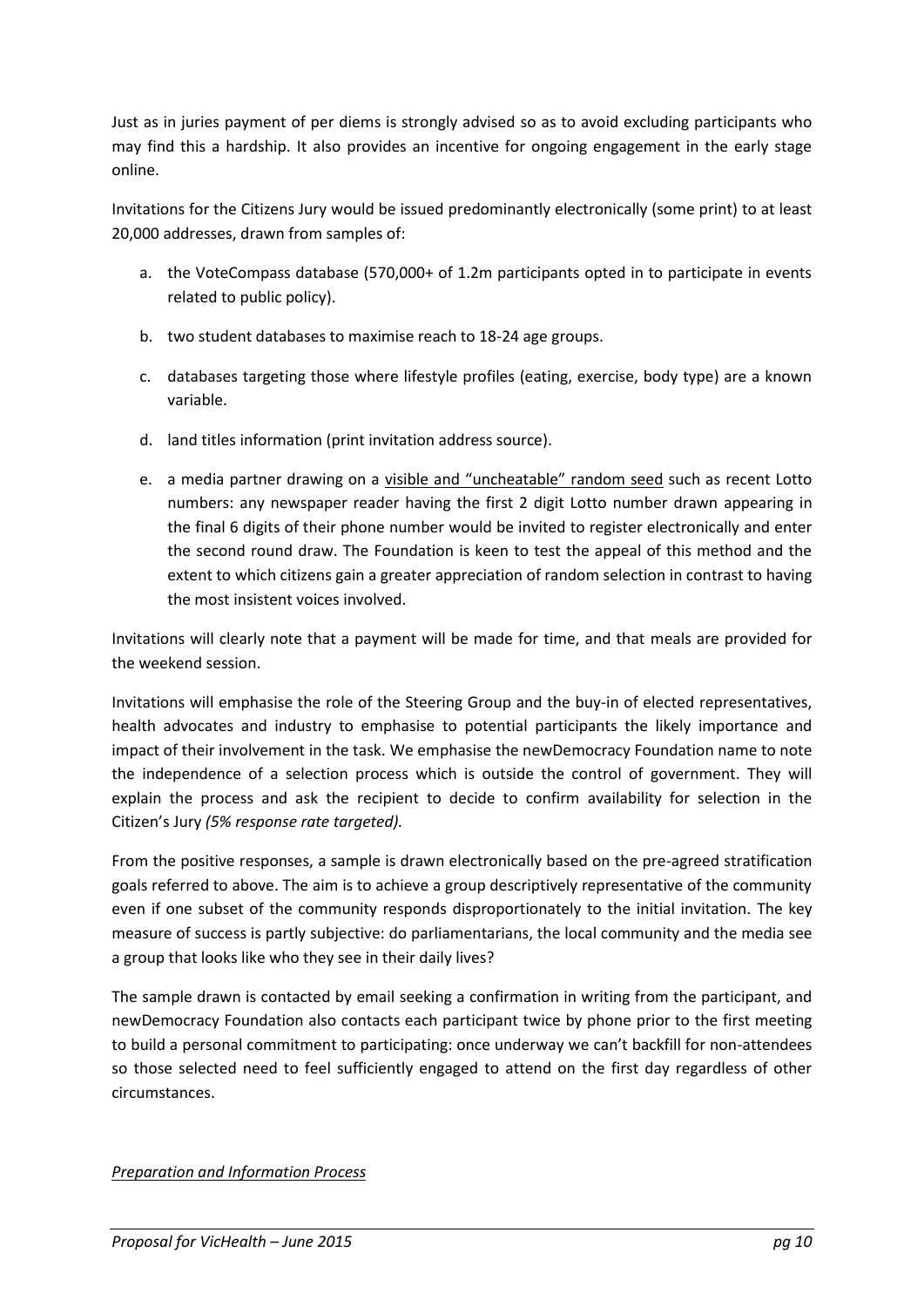Information and judgement are required in equal parts to reach decisions. newDemocracy Foundation advocates these processes because the judgement of random samples (or mini-publics) has been shown to achieve very high levels of public trust because they are non-partisan. It is thus imperative that the method of provision of information to the jury does not erode that trust.

There is no such thing as "perfectly impartial" information: the facilitator will explain to the participants that *all* sources have a point of view and that some bias is inevitable. Deliberation gives them the time to identify this and provide balance. It is the jury's own diversity that is the most effective counterbalance to bias (real and perceived).

There are four key sources of information to inform the deliberations:

- 1. A baseline information kit provided by VicHealth. This is one view of the world and may incorporate any third party source they choose. It should be straightforward and factual in the presentation of the problem, but is entitled to 'present a view' when it comes to potential or preferred solutions, as the process allows for other competing views to be equally aired. Government always has a view: our recommendation is not to obscure this in faux neutrality.
- 2. Submissions from active stakeholders and interest groups will provide a complementary set of information to round out perspectives on the topic. These are to be provided unedited (bar redacting of contact details for individuals, and where this occurs newDemocracy Foundation will note an edit has occurred), and should be made public in chronological order to avoid a perception of bias which comes with other forms of categorisation – i.e. do not imply one submission is "better" or "more important".
- 3. Responses to juror questions from VicHealth. Jurors will ask questions of fact which do not require a speaker, just an answer. Having VicHealth staff able to return rapidly with answers in a newDemocracy Foundation template is a key way to ensure a breadth of factual information directed by the citizens is injected into the room. Both questions and answers will be made public.
- 4. Experts (broadly defined) in the room as prioritised by stakeholders and jurors (in the online forum).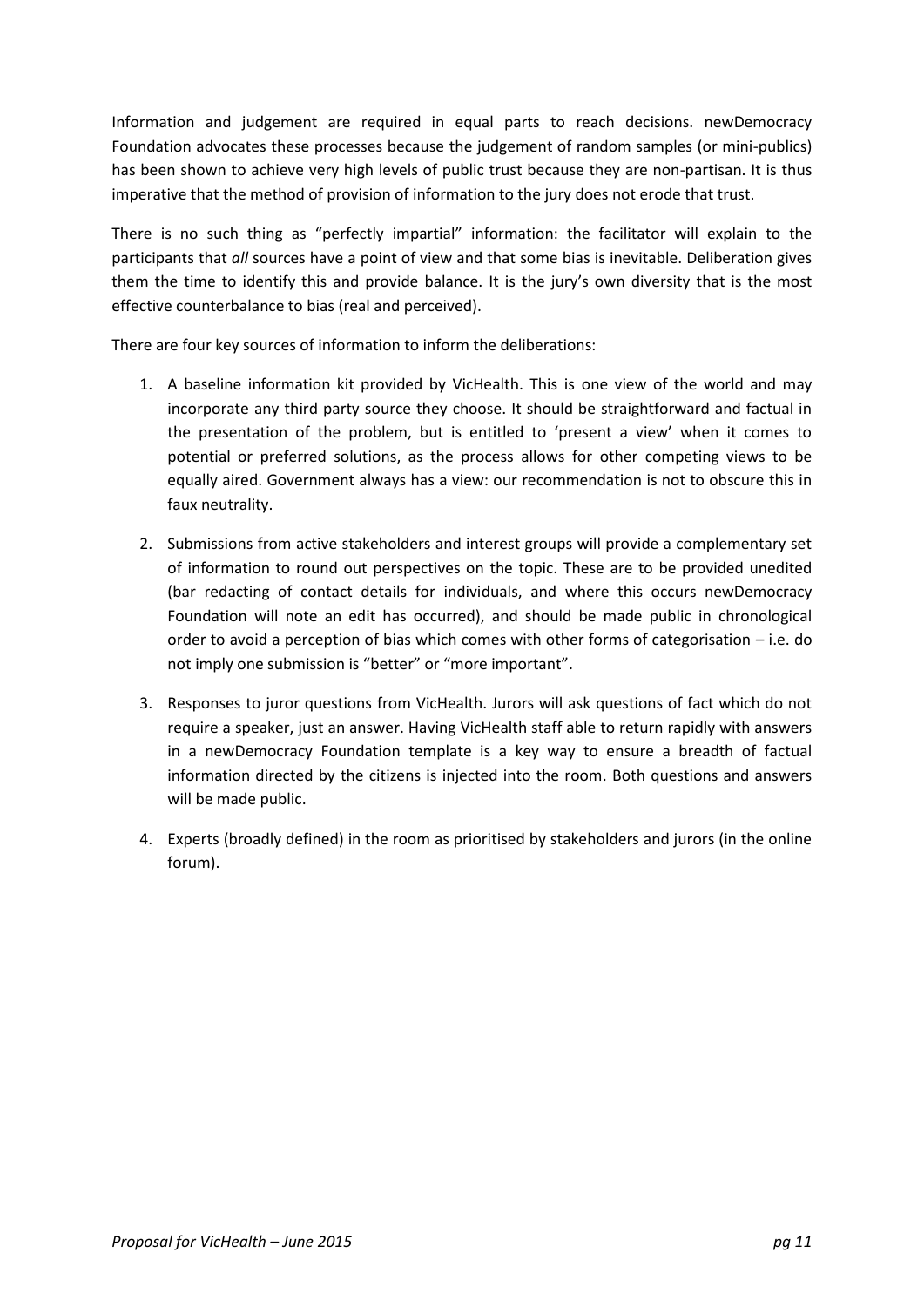# *What Does the Citizens' Jury Decide?*

It is of central importance that the limit of the group's decision-making authority is pre-agreed and clearly conveyed. This must be expressed simply, broadly and openly so as not to be interpreted as directing a particular decision. Given the limited span of time, the topic proposed has been narrowed to provide the group with a tighter focus.

It is proposed that the remit of the panel is to reach agreement on a recommended approach to the following:

# **We have a problem with obesity.**

#### **How can we make it easier to eat better?**

In terms of authority, it is proposed that:

**A Steering Group comprising the groups below will provide a direct response to each request you make of them indicating their willingness and ability to do what you ask.**

# **[list out Steering Group when final]**

**VicHealth has a range of initiatives and the capacity to redirect some of these for a sufficiently strong idea in the future.**

In short, this needs to pass the test of being the single best offer to participate in a shared public decision that a citizen can ever expect to receive - and this is central to the very high positive response rates we are able to achieve for jury invitations of this type.

#### *What Constitutes a Decision?*

In order to shift the public mindset from adversarial, two-party, either/or contests and convey a message of broad-based support for the recommendations, newDemocracy Foundation recommends an 80% supermajority be required for a final decision from the jury. In practice, citizens' panels tend to reach consensus (or group consent) positions with minority voices included in any report; they rarely need to go to a vote. Decisions are frequently unanimous.

Facilitators are advised to note the value of recording dissenting views (minority reports) in recommendations as the objective is to most accurately reflect the view of the room. For example:

*Recommendation: we should go outside in the sun.*

*Minority view: 8% of the room were of the view we should not go out in the middle of the day but other times were fine.*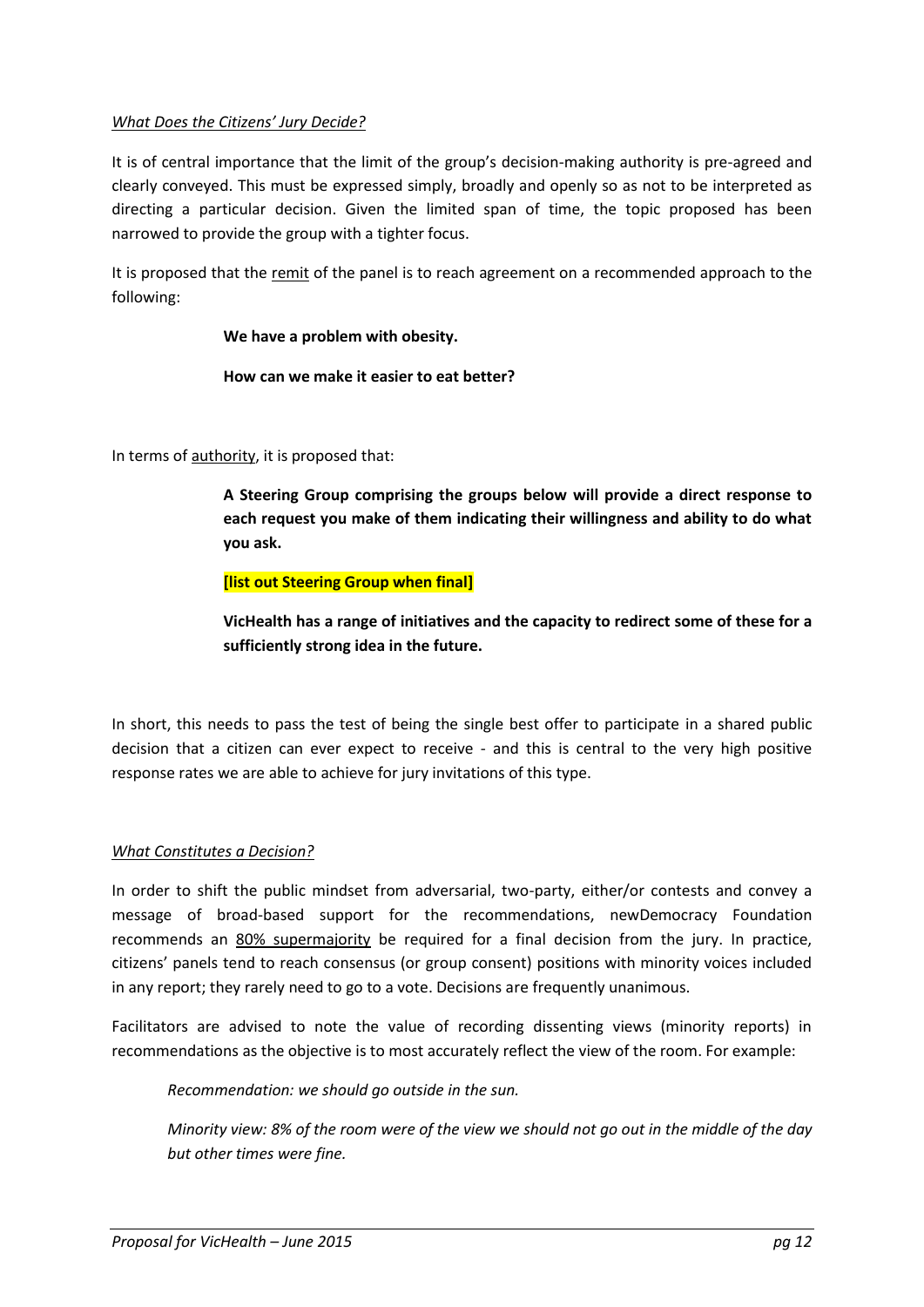The addition of the minority view serves to create a statement that more of the room can agree accurately reflects the discussion, however, the core recommendation always needs to have 80% support.

# *Operations*

A skilled facilitator, experienced with deliberative methods, will be required and should ideally be recognised by the International Association of Public Participation (IAP2).

The newDemocracy Foundation will operate the jury selection process to ensure there is the highest public confidence in the rigour and independence of the randomisation of invitations (and by extension as to why a given individual was not selected). As we have experienced in other processes, the public will accept our 'rejection' far more easily than if this is required to come from government, as principal.

Meetings will be at a location in Melbourne accessible by public transport (and as far as is reasonably possible, regional transport).

# *Media Role*

The role of the media in supplying information about the exercise is crucial. We have noted in other processes that the community should have the chance to see and identify with the people involved: an evoked response of *"people like me made the decision"* will see the recommendation earn widespread trust.

It is important that the Steering Group visibly endorse the process *at the outset before any results are known*.

VicHealth are strongly encouraged to magnify and amplify the experience of the randomly selected group through the use of a major metropolitan newspaper as a media partner. The media partner should be offered:

- $\triangleright$  advance access to a mix of randomly selected jurors to help the wider community make their own decision on whether they identify with them.
- $\triangleright$  a chance for readers to engage in a task designed by the Behavioural Insights Team which meaningfully contributes to the Jury's understanding of citizens attitudes toward food.
- $\triangleright$  reader recruitment using a random-generated seed number, which is suggested as the first 2 digit number drawn in the most recent Lotto draw. E.g. any reader of the newspaper with '32' anywhere in the last 6 digits their mobile number is eligible to register. The newspaper is requested to do a short callout on random selection and juries to explain why this is used. newDemocracy Foundation is available to assist with briefing of any media partner.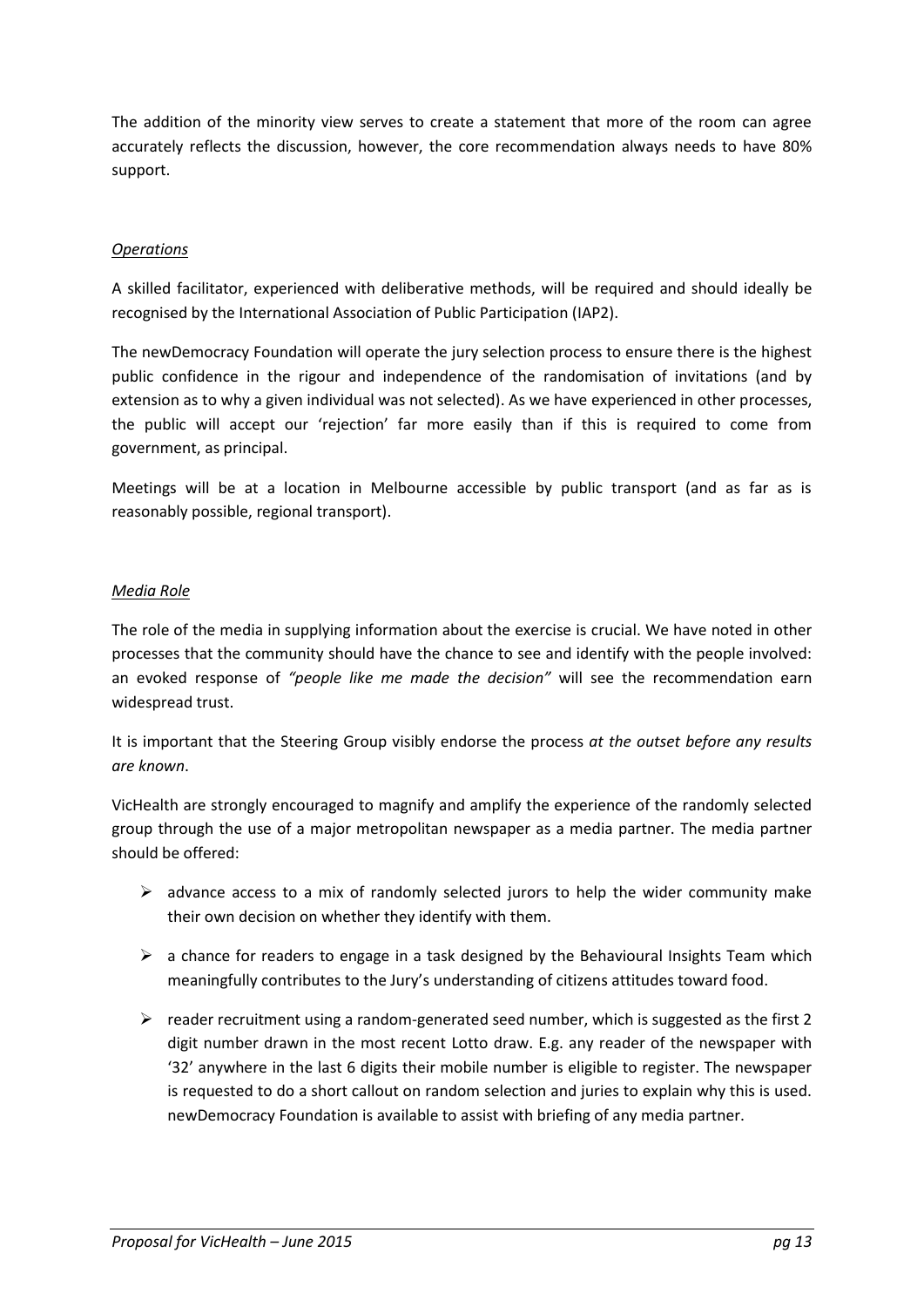# *Costing Outline*

This information will be published in a separate document on the new Democracy Foundation website.

# *Key Issues to be managed:*

- $\triangleright$  Steering Group recruitment and agreement as to process most specifically the remit and authority.
- $\triangleright$  Interface with internal subject matter experts (agency internal) and stakeholder contributors to ensure accessibility and availability for participation.
- Interest group buy-in and focus on breadth of submissions, and communication of the opportunity to make a submission. Early scheduling of new Democracy Foundation briefing session (likely multiple) strongly advised.
- $\triangleright$  Selection of simple and functional online tools.
- $\triangleright$  Allocation of responsibilities for communications task (this is also an education campaign for the broader community for a new concept, and needs to be approached as such).
- $\triangleright$  Early securing of venues.
- $\triangleright$  VicHealth Recruitment of facilitator, and facilitator's review and contribution to this process design at an early stage.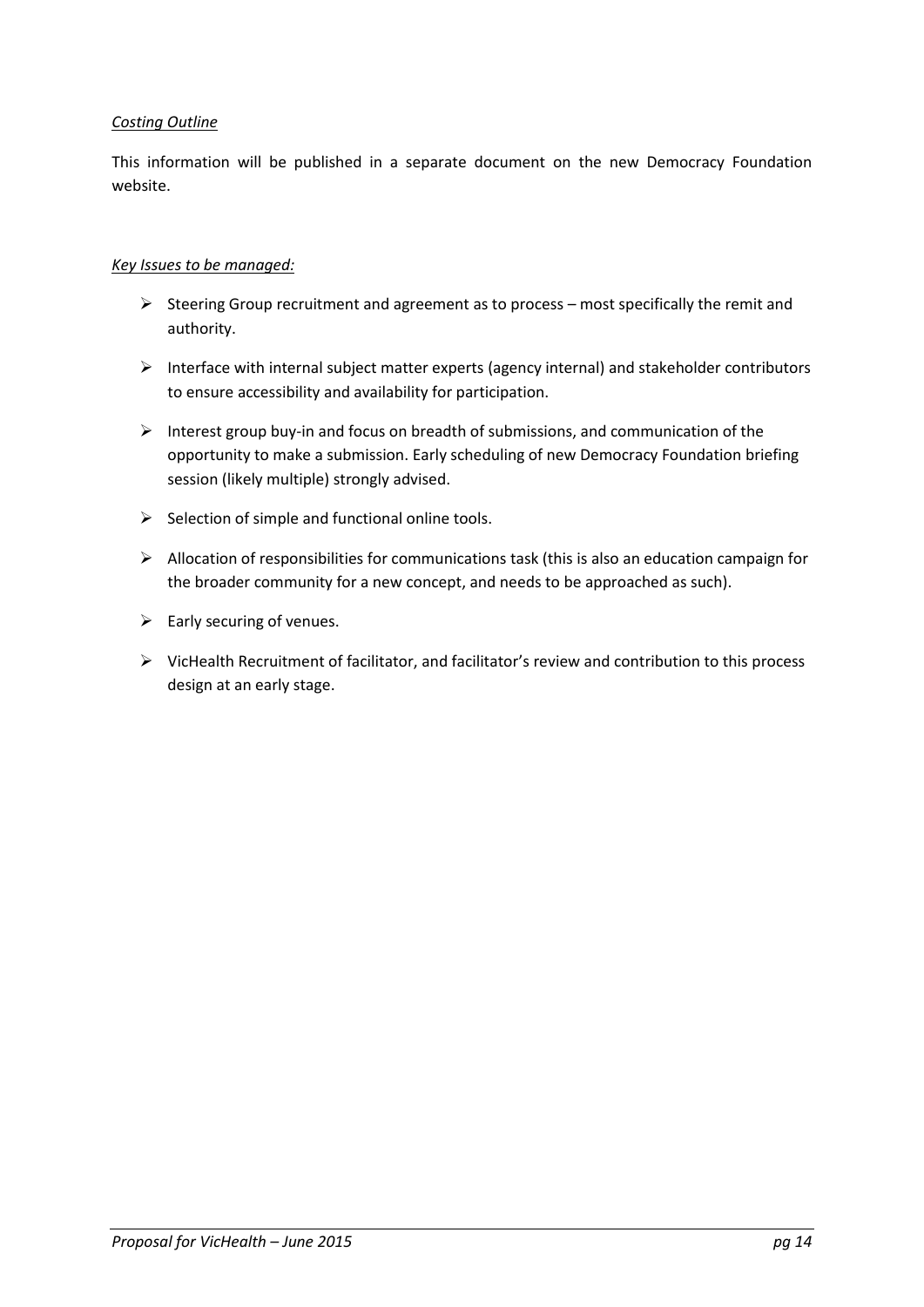#### DRAFT TIMELINE FOR 2015 DELIBERATIVE PROCESS:

#### VICTORIAN HEALTH PROMOTION FOUNDATION

# **SH O U L D T H E GO V E R N M E N T A N D T H E FO O D IN D U S T R Y – O R AN Y O N E - HELP US EAT BETTER?**

#### IDENTIFYING THE VIEW OF AN INFORMED PUBLIC

#### **We have a problem with obesity.**

# **How can we make it easier to eat better?**

*A Steering Group comprising [list] will provide a direct response to each request you make of them indicating their willingness and ability to do what you ask.*

*VicHealth has a range of program funding and the capacity to redirect some of this for a sufficiently strong idea in the future.*

*The Citizens' Jury is asked to make specific, measurable and actionable requests.*

| Late April | VicHealth, new Democracy Foundation and partners preparatory planning                                          |
|------------|----------------------------------------------------------------------------------------------------------------|
|            | session.                                                                                                       |
|            | Key topics:                                                                                                    |
|            | $\triangleright$ Identify required background materials and expert/ contributor                                |
|            | program for inclusion. Agree document co-ordinator.                                                            |
|            | $\triangleright$ List communication targets for submissions and contributions<br>(interest group involvement). |
|            | $\triangleright$ Identify media partners and seek early briefing.                                              |
|            | $\triangleright$ Revise/ amend/ review program dates and goals.                                                |
|            | $\triangleright$ Agree media and communications protocols – how we work                                        |
|            | together. Include Ministerial liaison.                                                                         |
|            | $\triangleright$ Final budget approval by all parties.                                                         |
|            | $\triangleright$ Finalise date specifics – check for major event clashes.                                      |
|            | $\triangleright$ Finalise venue bookings.                                                                      |
|            | $\triangleright$ Dataset confirmed and supplied.                                                               |
|            | $\triangleright$ Confirm timing of Media briefing                                                              |
|            |                                                                                                                |
| End May    | Deadline for recruitment and briefing of independent, skilled lead facilitator                                 |
|            | - May 20th (this document and 3-way briefing call or in-person mtg)                                            |
|            |                                                                                                                |
|            | Selection of online platform services - May 31st                                                               |
|            |                                                                                                                |
|            | Media briefing, call for submissions and invitation to stakeholder briefings                                   |
|            | commence by late May and run through mid June (submissions accepted                                            |
|            | until late August).                                                                                            |
|            | Datasets quoted and provided $-$ May 31 $^{\rm st}$                                                            |
|            |                                                                                                                |
|            | Printed and electronic invitations designed and approved July 7 <sup>th</sup>                                  |
|            |                                                                                                                |
|            |                                                                                                                |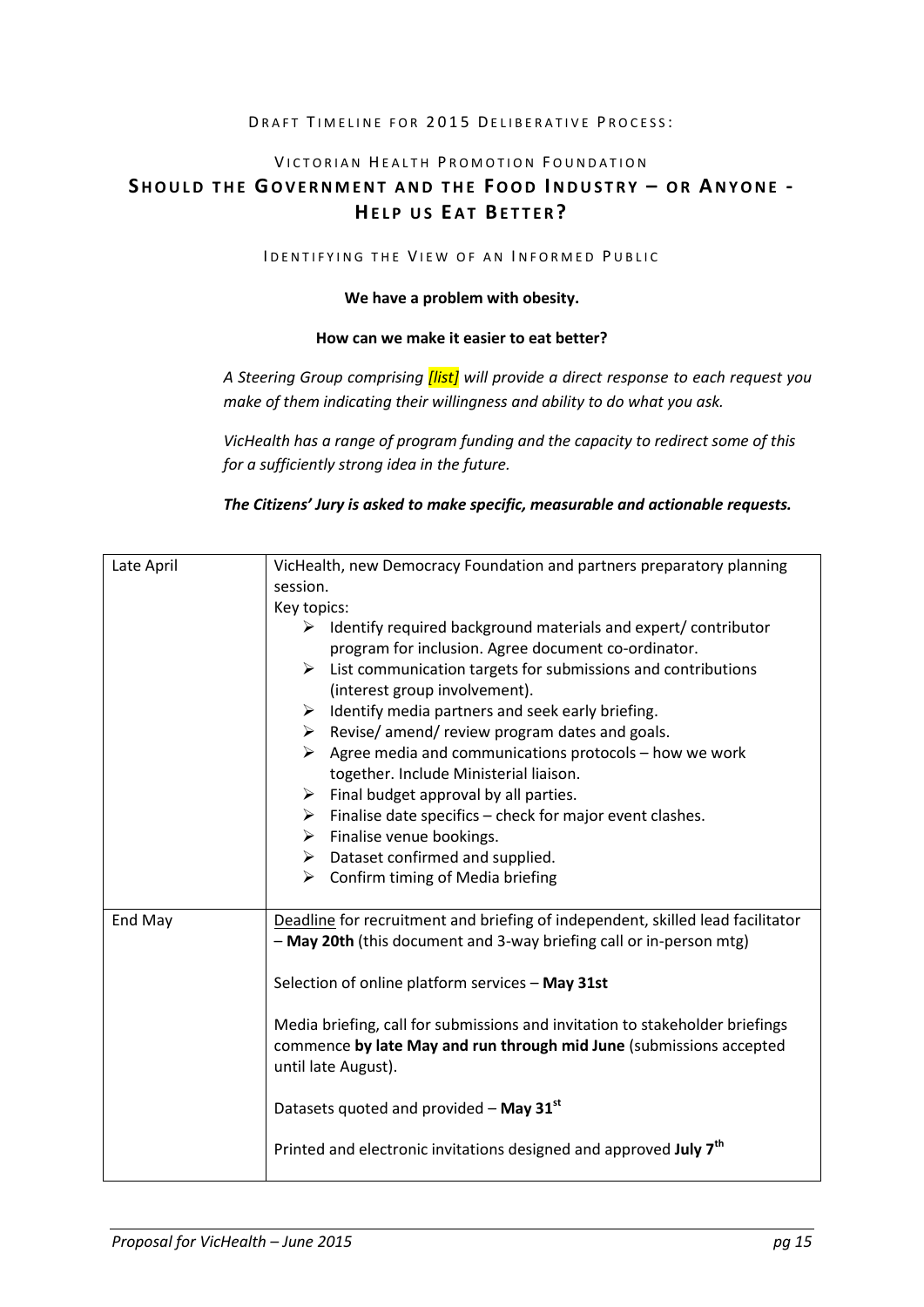|                           | Printed invitation posted July 17 <sup>th</sup>                                                                                                                                                                                                                                                                                                                                                                                                                                                                                                                                                                                                                                                                                                                                                                                |
|---------------------------|--------------------------------------------------------------------------------------------------------------------------------------------------------------------------------------------------------------------------------------------------------------------------------------------------------------------------------------------------------------------------------------------------------------------------------------------------------------------------------------------------------------------------------------------------------------------------------------------------------------------------------------------------------------------------------------------------------------------------------------------------------------------------------------------------------------------------------|
|                           | Daily Pulsing of electronic invitations July 17 <sup>th</sup> - 30 <sup>th</sup>                                                                                                                                                                                                                                                                                                                                                                                                                                                                                                                                                                                                                                                                                                                                               |
|                           | RSVP final close (soft date) July 31st                                                                                                                                                                                                                                                                                                                                                                                                                                                                                                                                                                                                                                                                                                                                                                                         |
|                           |                                                                                                                                                                                                                                                                                                                                                                                                                                                                                                                                                                                                                                                                                                                                                                                                                                |
| August                    | First round selection to secure 125x representatives. (Complete by August<br>$16^{th}$ )<br>Seeking approx. 120-130 citizens (allows for reserves).<br>➤<br>$\triangleright$ Email explanation of commitment required: attendance at all<br>elements of process, active (and measured) reading and discussion<br>online.<br>Stratified random sample to deliver descriptive match to community<br>≻<br>(newDemocracy Foundation to provide technology/ expertise and to<br>call each selected participant).<br>N.B. List of attendees will not be provided to VicHealth as part of<br>neutrality promise. When cynics suggest these people are handpicked<br>favorites of government, you want any FOI request to return zero<br>contact with this jury.<br>Online environment/ forum tested and loaded with submissions.<br>➤ |
| Late August               | Finalisation of Panels. Provision of welcome kit of materials (via email,                                                                                                                                                                                                                                                                                                                                                                                                                                                                                                                                                                                                                                                                                                                                                      |
|                           |                                                                                                                                                                                                                                                                                                                                                                                                                                                                                                                                                                                                                                                                                                                                                                                                                                |
|                           | limited distribution by hard copy in post).                                                                                                                                                                                                                                                                                                                                                                                                                                                                                                                                                                                                                                                                                                                                                                                    |
|                           |                                                                                                                                                                                                                                                                                                                                                                                                                                                                                                                                                                                                                                                                                                                                                                                                                                |
|                           |                                                                                                                                                                                                                                                                                                                                                                                                                                                                                                                                                                                                                                                                                                                                                                                                                                |
| Online Step 1             | <b>Meeting, Immersion, Familiarisation &amp; Norms</b>                                                                                                                                                                                                                                                                                                                                                                                                                                                                                                                                                                                                                                                                                                                                                                         |
|                           | Invitation to register for tool - provision of log in details on email and<br>≻                                                                                                                                                                                                                                                                                                                                                                                                                                                                                                                                                                                                                                                                                                                                                |
| September 1st             | companion reminder SMS.                                                                                                                                                                                                                                                                                                                                                                                                                                                                                                                                                                                                                                                                                                                                                                                                        |
|                           | $\triangleright$ Pre-load with names and email addresses to smooth entry point.                                                                                                                                                                                                                                                                                                                                                                                                                                                                                                                                                                                                                                                                                                                                                |
| 15-30 minutes             | Simple first exercise "Say hello and tell us a little about yourself"<br>$\blacktriangleright$                                                                                                                                                                                                                                                                                                                                                                                                                                                                                                                                                                                                                                                                                                                                 |
|                           | Starting point survey: measure initial attitudes, preconceptions and<br>≻                                                                                                                                                                                                                                                                                                                                                                                                                                                                                                                                                                                                                                                                                                                                                      |
| Groups of 15-17           | beliefs. Transformation/ change in viewpoint is worthy of                                                                                                                                                                                                                                                                                                                                                                                                                                                                                                                                                                                                                                                                                                                                                                      |
| (potential to vary        | measurement.                                                                                                                                                                                                                                                                                                                                                                                                                                                                                                                                                                                                                                                                                                                                                                                                                   |
| sie)                      |                                                                                                                                                                                                                                                                                                                                                                                                                                                                                                                                                                                                                                                                                                                                                                                                                                |
|                           | Introduction of the topic upon which they will deliberate:<br>➤                                                                                                                                                                                                                                                                                                                                                                                                                                                                                                                                                                                                                                                                                                                                                                |
|                           | understanding remit and authority.                                                                                                                                                                                                                                                                                                                                                                                                                                                                                                                                                                                                                                                                                                                                                                                             |
|                           |                                                                                                                                                                                                                                                                                                                                                                                                                                                                                                                                                                                                                                                                                                                                                                                                                                |
|                           |                                                                                                                                                                                                                                                                                                                                                                                                                                                                                                                                                                                                                                                                                                                                                                                                                                |
|                           | Checkpoint: how many have successfully logged in and posted<br>≻                                                                                                                                                                                                                                                                                                                                                                                                                                                                                                                                                                                                                                                                                                                                                               |
|                           | comment $-$ Sept $8^{th}$ (must contact others)                                                                                                                                                                                                                                                                                                                                                                                                                                                                                                                                                                                                                                                                                                                                                                                |
|                           |                                                                                                                                                                                                                                                                                                                                                                                                                                                                                                                                                                                                                                                                                                                                                                                                                                |
| Online Step 2             | <b>Read, Share and Question</b>                                                                                                                                                                                                                                                                                                                                                                                                                                                                                                                                                                                                                                                                                                                                                                                                |
|                           | $\triangleright$ Open up new forum/ discussion topic.                                                                                                                                                                                                                                                                                                                                                                                                                                                                                                                                                                                                                                                                                                                                                                          |
| September 9 <sup>th</sup> | $\triangleright$ Focus question: Which two documents or videos did you find the                                                                                                                                                                                                                                                                                                                                                                                                                                                                                                                                                                                                                                                                                                                                                |
|                           | most interesting? What did you learn that you would like to share                                                                                                                                                                                                                                                                                                                                                                                                                                                                                                                                                                                                                                                                                                                                                              |
| 2 hours reading           | with the group?                                                                                                                                                                                                                                                                                                                                                                                                                                                                                                                                                                                                                                                                                                                                                                                                                |
|                           | Secondary forum: what were your thoughts about the range of<br>➤                                                                                                                                                                                                                                                                                                                                                                                                                                                                                                                                                                                                                                                                                                                                                               |
| 30 min posting time.      | sources. Did they support or conflict with your own thoughts and                                                                                                                                                                                                                                                                                                                                                                                                                                                                                                                                                                                                                                                                                                                                                               |
|                           |                                                                                                                                                                                                                                                                                                                                                                                                                                                                                                                                                                                                                                                                                                                                                                                                                                |
|                           |                                                                                                                                                                                                                                                                                                                                                                                                                                                                                                                                                                                                                                                                                                                                                                                                                                |
|                           | what you have read from VicHealth?                                                                                                                                                                                                                                                                                                                                                                                                                                                                                                                                                                                                                                                                                                                                                                                             |
| 30 min read posts.        |                                                                                                                                                                                                                                                                                                                                                                                                                                                                                                                                                                                                                                                                                                                                                                                                                                |
|                           | User (jury member) rating of articles on a simple 1-5 scale to be<br>≻<br>trialled.                                                                                                                                                                                                                                                                                                                                                                                                                                                                                                                                                                                                                                                                                                                                            |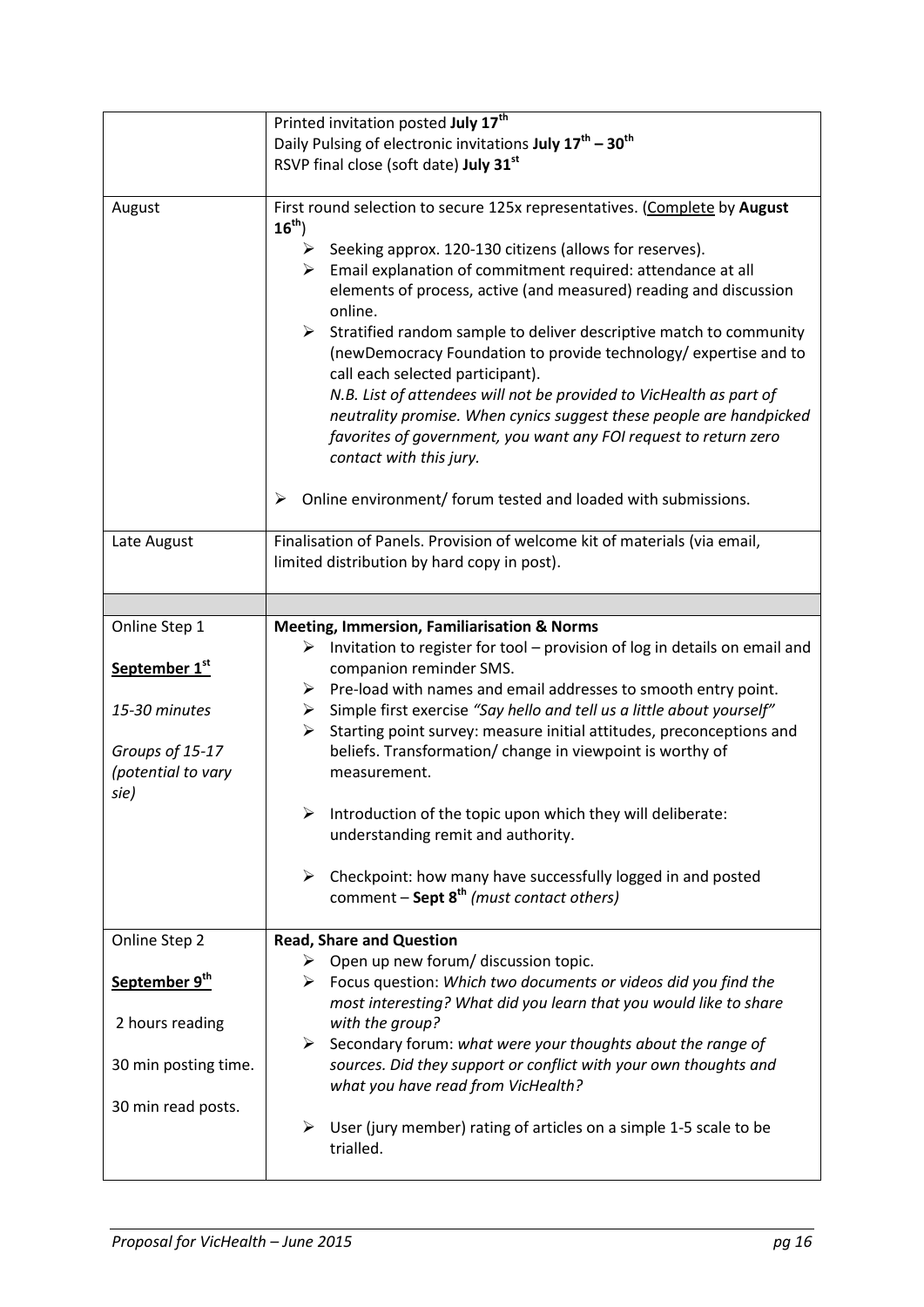| Online Step 3                               | <b>Reflect on Gaps in Knowledge</b>                                                 |
|---------------------------------------------|-------------------------------------------------------------------------------------|
|                                             | > Focus question: Who could we ask for help to better inform us? What               |
| September 14 <sup>th</sup>                  | is it we need to know, and who do we trust to give us a fair answer?                |
| (Mon)                                       |                                                                                     |
| Online Step 4                               | <b>Refine and Trial Agreement</b>                                                   |
|                                             | Firstly: which of the people/ organisations from Step 3 do we want to<br>➤          |
| September 21st                              | provide some information in advance, and which do we want in                        |
| (Mon)                                       | person.                                                                             |
|                                             | If required, voting and discussion process to limit/ shortlist speakers<br>≻        |
| 30 minutes                                  | (i.e. a total of 10 is likely to be viable. 20 will not be.)                        |
|                                             |                                                                                     |
| Transition of tool                          |                                                                                     |
| Online Step 5                               | <b>Idea Generation</b>                                                              |
|                                             | $\triangleright$ Prompt: What big ideas have we had that we would like to discuss   |
| Through to end                              | together and perhaps tell the Minister?                                             |
| September/early                             | Emphasis is on going broad, and going beyond the status quo.<br>➤                   |
| October (soft close                         | Emphasis is on adding more ideas and not identifying negatives.<br>≻                |
| dependent on                                |                                                                                     |
| activity)                                   | <b>Idea Refinement and Evolution</b>                                                |
|                                             | $\triangleright$ What would need to change about this idea for me to agree with it, |
| At least 2 hours per                        | or to like it more? [Digital tool will handle versioning and voting                 |
| user.                                       | acceptance of each variant].                                                        |
|                                             | $\triangleright$ What would we need to know to accept this idea and recommend it?   |
|                                             |                                                                                     |
|                                             |                                                                                     |
| In-Person                                   | The First Deliberation-The Learning Phase                                           |
|                                             |                                                                                     |
| Day 1                                       | Welcome from Minister/ Premier and Steering Group strongly                          |
|                                             | recommended if possible.                                                            |
| Sat Oct 10 <sup>th</sup> / 17 <sup>th</sup> |                                                                                     |
|                                             | ≻<br>Explanation of influence and context: What will be done with the               |
|                                             | results the Jury produces?                                                          |
|                                             | Introduction of the process, and its precedents; understanding the<br>➤             |
|                                             | inevitability of bias & importance of constructive, critical                        |
|                                             | thinking/doing.                                                                     |
|                                             | $\triangleright$ Agreement on Jury guidelines for participation.                    |
|                                             |                                                                                     |
|                                             | Speed Dialogue sessions with 7-10 expert speakers (decided by<br>➤                  |
|                                             | previous stakeholder sessions and Citizens' Jury online) to open the                |
|                                             | day. (Need bios for each speaker on table, not their views)                         |
|                                             |                                                                                     |
|                                             | $\triangleright$ Build on online position as starting point but allow considerable  |
|                                             | freedom for expansion of ideas generation.                                          |
|                                             |                                                                                     |
|                                             | Steering Group on hand (encouraged to bring nominees to assist<br>➤                 |
|                                             | with questions).                                                                    |
|                                             |                                                                                     |
|                                             |                                                                                     |
| In-Person                                   | <b>What Can We Agree On?</b>                                                        |
|                                             |                                                                                     |
| Day 2                                       | The Jury can be expected to deliver one page of content. For sake of<br>➤           |